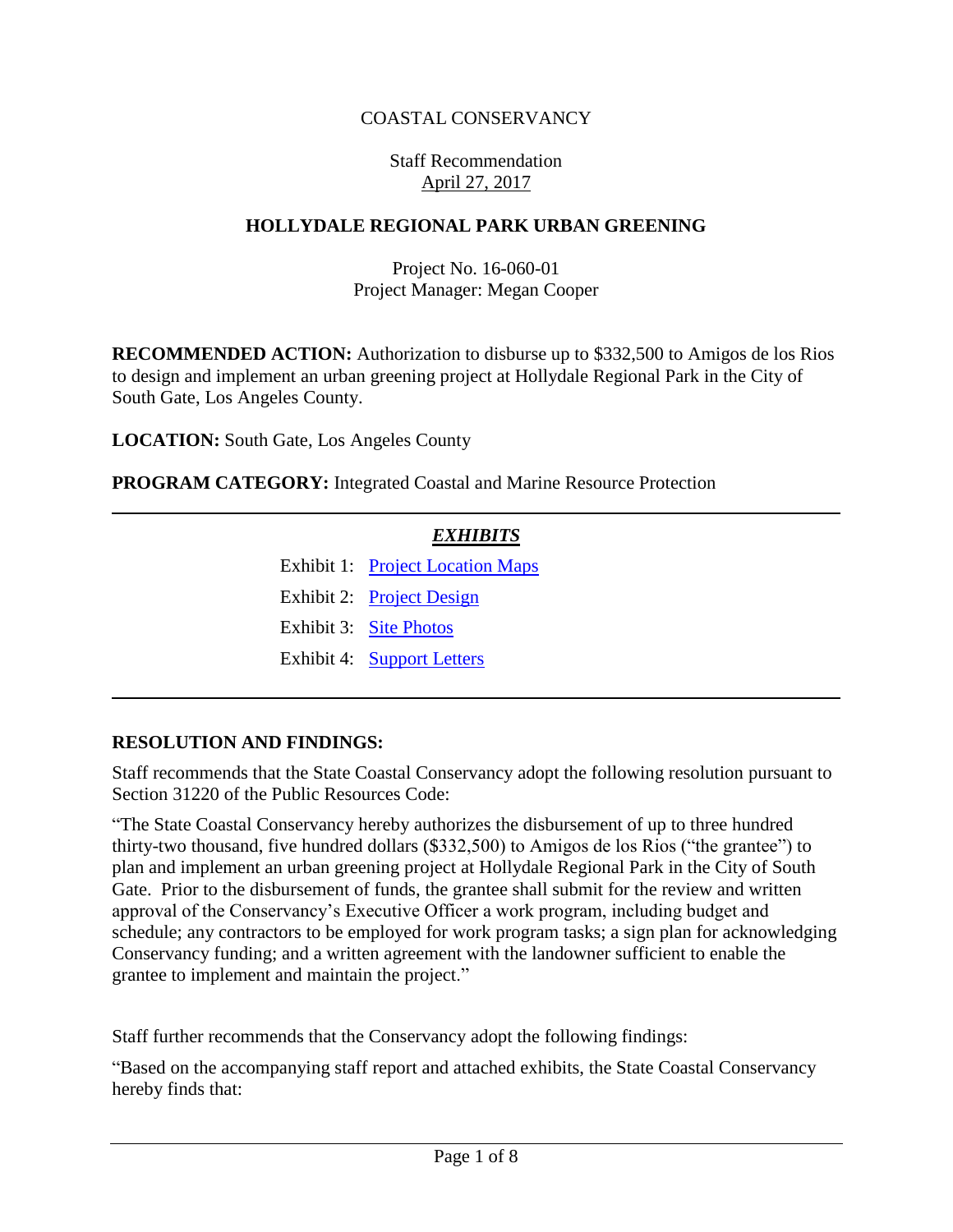- 1. The proposed authorization is consistent with Chapter 5.5 of Division 21 of the Public Resources Code, regarding integrated coastal and marine resource protection.
- 2. The proposed project is consistent with the current Conservancy Project Selection Criteria and Guidelines.
- 3. Amigos de los Rios is a nonprofit organization existing under section  $501(c)(3)$  of the U.S. Internal Revenue Code, and whose purposes are consistent with Division 21 of the Public Resources Code."

## **PROJECT SUMMARY:**

Staff recommends that the Conservancy authorize the disbursement of up to three hundred thirtytwo thousand, five hundred dollars (\$332,500) to Amigos de los Rios ("the grantee") to plan and implement the Hollydale Regional Park Green Infrastructure Project ("project"), an urban greening project in Hollydale Regional Park in the City of South Gate, Los Angeles ("L.A.") County.

The project will improve environmental quality and park access in South Gate. This multibenefit project will use green infrastructure to enhance urban forestry and native habitat, improve water quality of the L.A. River, and create a safe and beautiful park to benefit critically parkdeficient residents. This project will promote public health by enhancing space used for active recreation and other healthy outdoor activities. This project will also sequester carbon and reduce the effects of climate change, including the heat island effect. This project is part of Amigos de los Rios' Emerald Necklace network, which seeks to create a sustainable, healthy L.A. through multi-objective, water-sensitive parks in underserved urban communities. These parks will incorporate Low-Impact Development elements to enhance water quality through runoff infiltration, while providing beautiful, safe parks for public enjoyment.

Tasks involved in this project include completion of design, permitting, and construction of park improvements. The grantee will remove approximately 30,000 square feet of grass in priority areas and replace it with native plants and strategically placed bioswales to reduce water and fertilizer use. They will also remove invasive, drought-intolerant plants and replace them with approximately 100 native and drought-tolerant trees and 2,000 native shrubs. In addition, the project includes removing hardscape in strategic low areas, such as parking lots, and replacing it with permeable surfaces such as concave rain gardens that capture runoff and other permeable surfaces that will to direct water flow and improve filtration, which will improve water quality in the L.A. River and the ocean.

The project includes a monitoring component that will be carried out by the grantee and its citizen science volunteers. They will monitor tree and shrub growth and input the data into the ITREES Database, which tracks aggregate benefits of trees for improving air quality and heat island mitigation over time. They will also track water savings and water quality improvement by calculating the polluted runoff mitigation using information on the amount of impermeable surfaces removed.

The City of South Gate, which owns the project site, will maintain the project area in the longterm as part of regular facility maintenance. The grantee will collaborate with California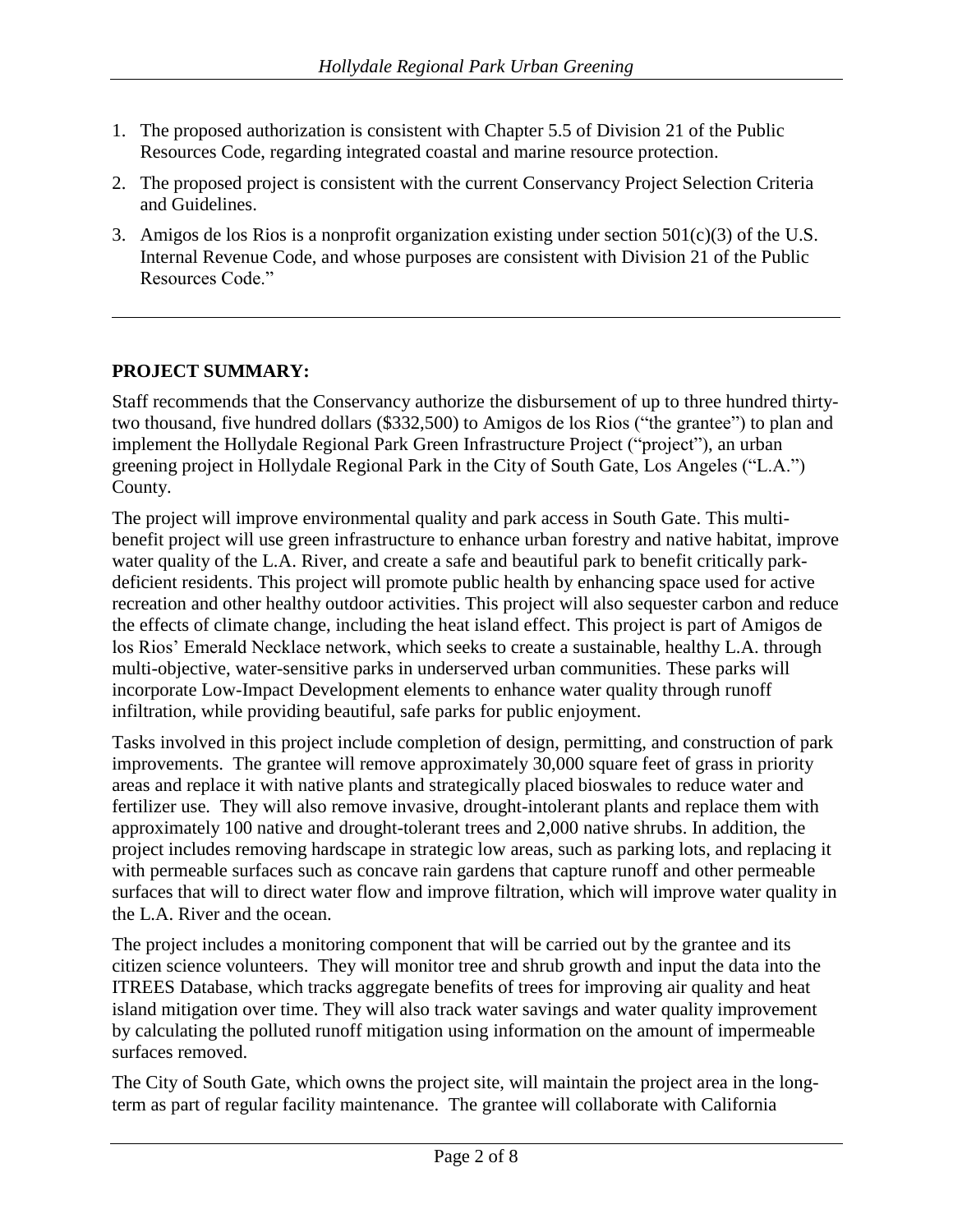Conservation Corps and local Youth Corps members and will host volunteer stewardship events to implement the project and empower community participation. Community members will assist with site preparation, habitat restoration and urban forestry. The site is also located immediately adjacent to Hollydale Elementary School, and students from the school will have access to the improved park for outdoor education and nature-play. The area around Hollydale Park in the City of South Gate, Los Angeles County, is in the top 10% of California's communities most atrisk to environmental pollution (CalEnviroScreen 2.0). South Gate residents are particularly vulnerable to pollution burdens such as contaminated drinking water, impaired waterways, and groundwater threats. In addition, communities in eastern Los Angeles County, such as South Gate, are the most negatively impacted communities in the state by the urban heat-island effect, due to overdevelopment and lack of trees and parks. This negatively affects health, especially harming sensitive populations including youth, elderly, and the poor. This lack of equity and green space contributes to poor environmental and public health outcomes in eastern L.A. County's primarily Latino communities.

Amigos de los Rios has been committed to protecting and restoring open space in the urban environment throughout the Los Angeles Basin for over past thirteen years. They have raised over \$40 million in competitive grant funds and completed 13 multi-objective park and urban forestry projects. They have an excellent record of working closely with the public to improve parks and open space in vulnerable communities.

**Site Description:** Hollydale Park is a 53-acre open space surrounded by a dense residential neighborhood in the City of South Gate in eastern Los Angeles County. It is in the drainage zone adjacent to the Los Angeles River concrete flood control channel and the stormwater that collects in the park flows directly into the River. The rectangular site is traversed by two parallel rows of Southern California Edison and L.A. Department of Water and Power lines, and borders an elementary school to the east. The park is heavily used by soccer players, and provides L.A. River Bike Trail access. Park elements include grass fields, asphalt and concrete areas, an equestrian zone, a dog park, a playground, handball courts and two restroom buildings. Residents often walk the park perimeter maintenance roads for exercise. Two asphalt parking lots currently direct contaminated runoff into storm drains to the Pacific Ocean.

**Project History:** The grantee proposed this project on June 30, 2016 during the Los Angeles County Urban Greening round of Proposition 1 funding (i.e. the Water Quality, Supply, and Infrastructure Improvement Act of 2014). This project is part of Amigos de los Rios' Emerald Necklace network, creating a sustainable, healthy L.A. through multi-objective, water-sensitive parks in underserved urban communities. The grantee completed the Emerald Necklace Expanded Green Infrastructure Plan in 2014, funded in part by the Strategic Growth Council, which identified the current project as a link in the 1,500 interconnected greenways around the Rio Hondo, San Gabriel and Lower Los Angeles Rivers. In 2012 the grantee and the City of South Gate worked together on an earlier phase of this project to create pilot native habitat and stormwater management areas. Through the success of the earlier pilot project, the City encouraged the grantee to implement a larger scale project to improve water quality and native habitat in the park.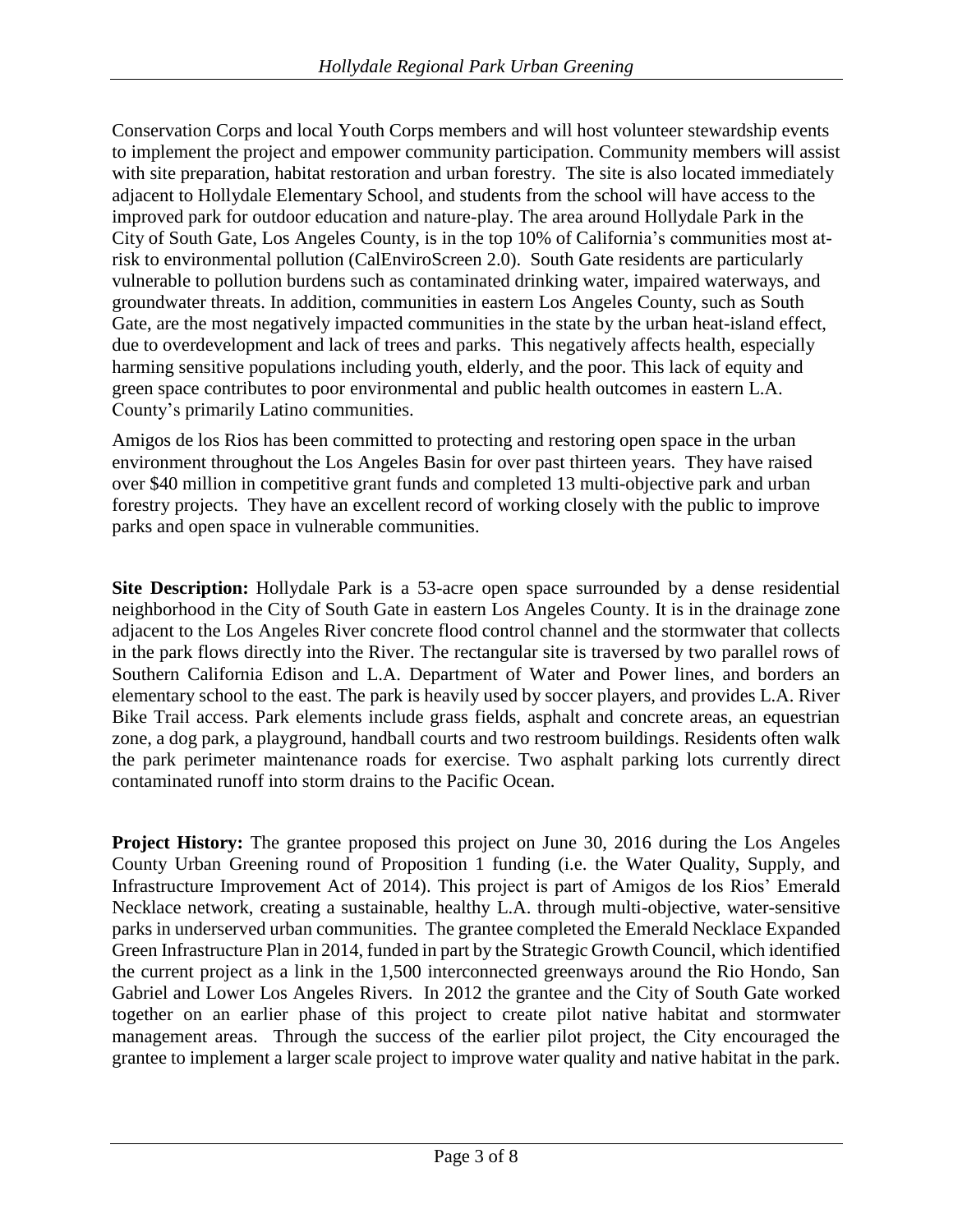### **PROJECT FINANCING**

| <b>Coastal Conservancy</b><br><b>Others</b> | \$332,500 |
|---------------------------------------------|-----------|
|                                             | \$10,000  |
| <b>Project Total</b>                        | \$342,500 |

The anticipated source of funding for the proposed project is the fiscal year 2016 appropriation from the Water Quality, Supply, and Infrastructure Improvement Act of 2014 (Proposition 1, Water Code § 79700 *et seq*). Funds appropriated to the Conservancy derive from Chapter 6 of the Act (commencing with § 79730) and may be used "for multi-benefit water quality, water supply, and watershed protection and restoration projects for the watersheds of the state" (Section 79731). More specifically, the proposed project will help achieve three of the thirteen Chapter 6 purposes outlined in Section 79732(a), including:

- "Implement watershed adaptation projects in order to reduce the impacts of climate change on communities and ecosystems"  $(79732(a)(2))$  by planning and designing green infrastructure elements to reduce impacts of climate change, such as the heat island effect, in the L.A. River watershed;
- "Protect and restore rural and urban watershed health to improve watershed storage capacity, forest health, protection of life and property, storm water resource management, and greenhouse gas reduction"  $(79732(a)(9))$  by planning and designing green infrastructure elements aimed to increase carbon sequestration through tree planting and to capture storm water in a more natural and efficient manner that improves public health and water quality; and
- "Reduce pollution or contamination of rivers, lakes, streams, or coastal waters, prevent and remediate mercury contamination from legacy mines, and protect or restore natural system functions that contribute to water supply, water quality, or flood management" $(79732(a)(11))$  by naturally cleaning storm water and recharging the groundwater via soil infiltration.

The proposed project was reviewed and subsequently recommended for funding through a competitive grant process under the Conservancy's *Proposition 1 Grant Program Guidelines* adopted in June 2015 ("Prop 1 Guidelines"). The proposed Project meets each of the evaluation criteria in the Prop 1 Guidelines as described in further detail in the following sections of this staff recommendation: "Project Financing" and "Project Summary" (sections above) and "Consistency with Conservancy's Project Selection Criteria & Guidelines" (section below).

The grantee will provide a \$10,000 match from Southern California Edison and \$70,000 as an inkind contribution of staff time and resources to the project.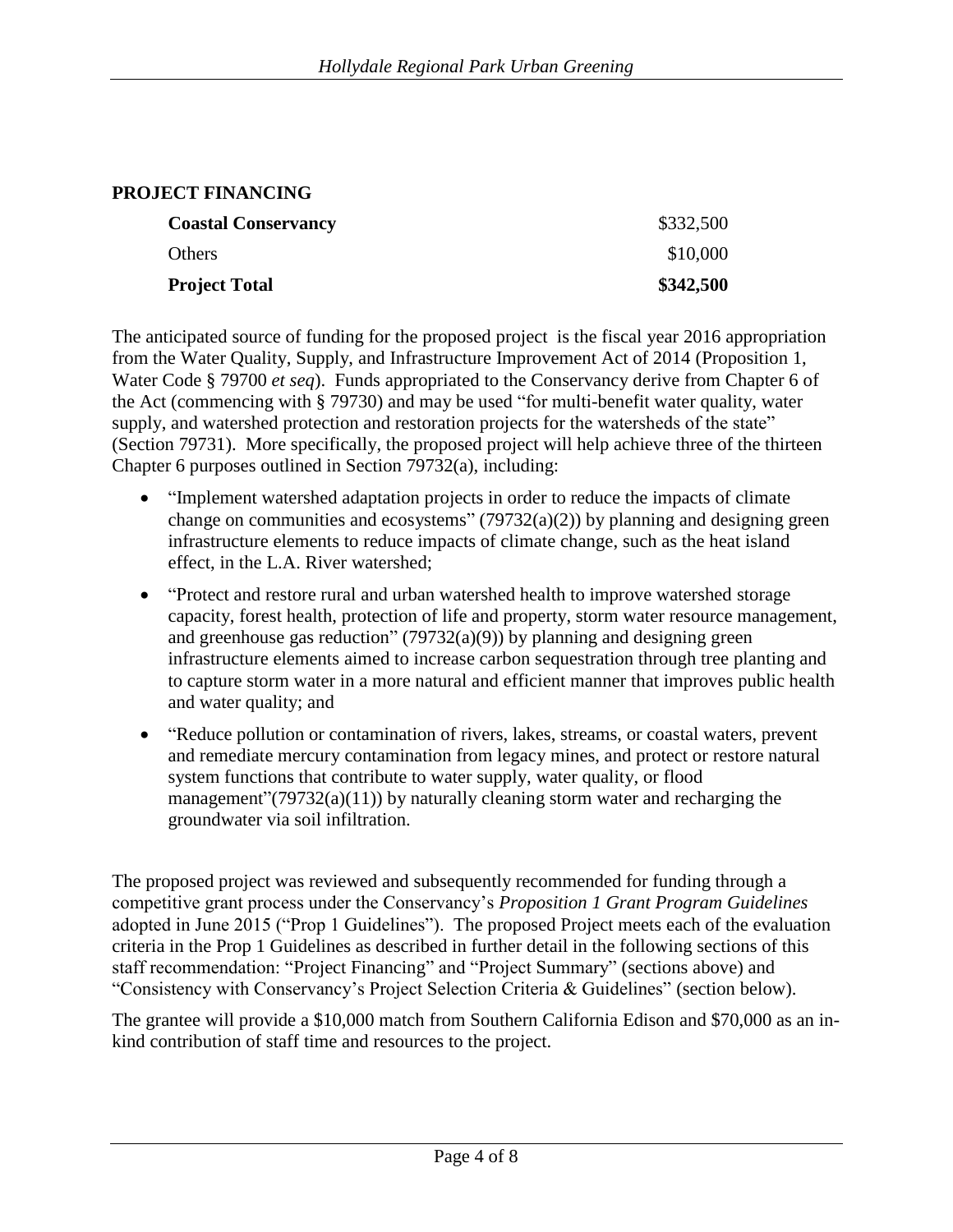## **CONSISTENCY WITH CONSERVANCY'S ENABLING LEGISLATION:**

The proposed project will be undertaken pursuant to Chapter 3 of the Conservancy's enabling legislation, (Public Resource Code Sections 31111 and 31113) and Chapter 5.5, integrated coastal and marine resources protection (Public Resources Code Sections 31220).

Section 31113 permits the Conservancy to address the impacts and potential impacts of climate change on resources within its jurisdiction. Pursuant to this authorization, the proposed project will increase carbon sequestration levels, reduce the urban heat island effect of an urban area, and improve water reliability through storm water capture.

Section 31220 permits the Conservancy to provide grants for coastal watershed and coastal and marine habitat water quality, sediment management, and living marine resources protection and restoration projects. As required by Section 31220 staff has notified the State Water Resources Control Boards of the nature of the Project and provided the opportunity for comment, input and review. Pursuant to Sections 31220(b)(1) and (7), the Conservancy is authorized to undertake a project or award a grant for a project that reduces contamination of waters within the coastal zone or marine waters and that reduces the impact of population and economic pressures on coastal and marine resources. By installing green infrastructure along the Los Angeles River, the proposed project will help improve water quality of coastal waters and reduce the impacts of dense population along the Los Angeles coast.

Consistent with section 31220(c), the project includes a monitoring and evaluation component and is consistent with local watershed management plans and the water quality control plan adopted by the regional water quality control board as described in the "Consistency with Local Watershed Management Plan/State Water Quality Control Plan" section, below.

### **CONSISTENCY WITH CONSERVANCY'S 2013 STRATEGIC PLAN GOAL(S) & OBJECTIVE(S), AS REVISED JUNE 25, 2015:**

Consistent with **Goal 7, Objective G** of the Conservancy's 2013-2018 Strategic Plan, the proposed project will implement tree and vegetation planting projects to reduce the urban heat island effect and provide multiple benefits such as enhanced storm water management and an improved quality of life.

Additionally, the proposed project is consistent with two of the major efforts outlined in the 2013-2018 Strategic Plan for the South Coast program: "[c]ollaborate with the City and County of Los Angeles on green infrastructure projects to address water quality and supply issues" and "[i]mplement tree planting and other multi-benefit projects which reduce the heat island effect in urban areas." (2013-2018 Strategic Plan, page 15.)

#### **CONSISTENCY WITH CONSERVANCY'S PROJECT SELECTION CRITERIA & GUIDELINES:**

The proposed project is consistent with the Conservancy's Project Selection Criteria and Guidelines, last updated on October 2, 2014, in the following respects: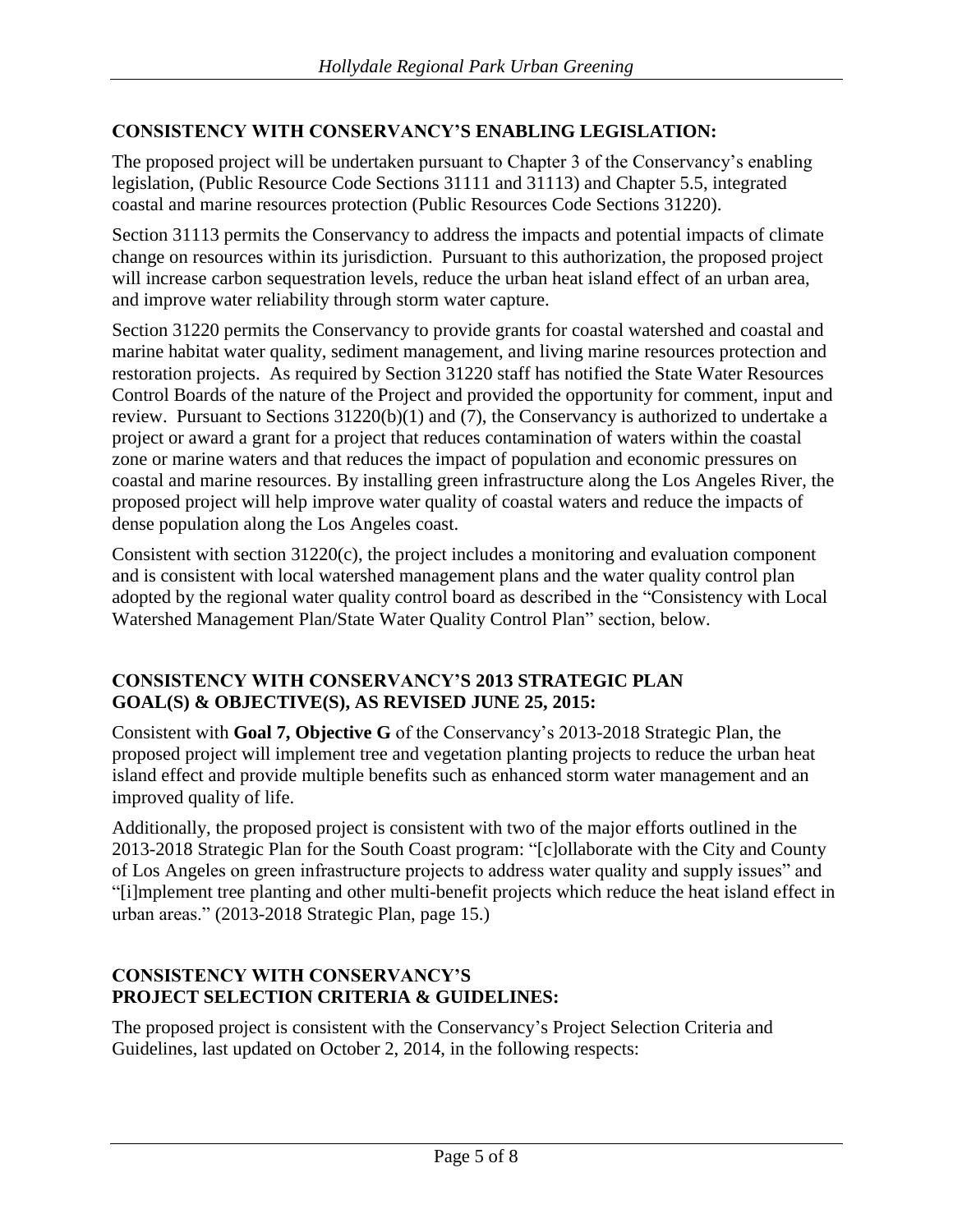## **Required Criteria**

- 1. **Promotion of the Conservancy's statutory programs and purposes:** See the "Consistency with Conservancy's Enabling Legislation" section above.
- 2. **Consistency with purposes of the funding source:** See the "Project Financing" section above.
- 3. **Promotion and implementation of state plans and policies:** The proposed project is consistent with the following state plans and policies promoting global climate change resilience and adaptation in watershed management:
	- a. The proposed project will implement the *California Water Action Plan* (Governor's Office of Planning and Research, 2014) by enhancing storm water capture and improving water quality in the LA River.
	- b. The proposed project will implement the *California @ 50 Million: The Environmental Goals and Policy Report* (Governor's Office of Planning and Research, 2013 Draft) by developing mechanisms to reduce storm water run-off and enhance groundwater recharge, promote climate change resilience, and develop healthy, equitable, and sustainable communities.
	- c. The proposed project will implement the *California Climate Adaptation Strategy/Safeguarding California: Reducing Climate Risk Plan* (CA Natural Resources Agency, July 2014*)* by promoting climate change resilience with its efforts to expand urban forestry.
	- d. The proposed project will implement the *California Wildlife Action Plan* (CA Department of Fish and Wildlife, 2015) by planting native vegetation, enhancing groundwater recharge, and reducing storm water run-off.
- 4. **Support of the public:** This project was developed collaboratively with the South Gate Department of Recreation and Parks, which has jurisdiction over the land and the City is in full support of the project (see Exhibit 4). The San Gabriel Mountains Forever (SGMF) Coalition also supports the project. In addition, this project was identified in the greater Emerald Necklace Expanded Vision Plan and has the support of the Emerald Necklace Coalition of Agencies, comprising 48 signatory municipalities, agencies, school districts, and other stakeholders. The City of South Gate is an Emerald Necklace Coalition member, as are the Los Angeles County Board of Supervisors, the State San Gabriel and Lower Los Angeles Rivers and Mountains Conservancy.
- 5. **Location:** The project is located in the City of South Gate in eastern Los Angeles County. It is in the drainage zone adjacent to the Los Angeles River concrete flood control channel and the stormwater that collects in the park flows directly into the River.
- 6. **Need:** The City of South Gate does not have the financial capacity to implement this project. Conservancy funds are needed because projects such as this will demonstrate to the City that native plants and stormwater capture measures can be implemented and maintained in their parks, which will inspire them to implement more of these projects in the future.
- 7. **Greater-than-local interest:** As part of the regional Emerald Necklace, and the Los Angeles River Greenway, this project will foster greater connections between underserved South Gate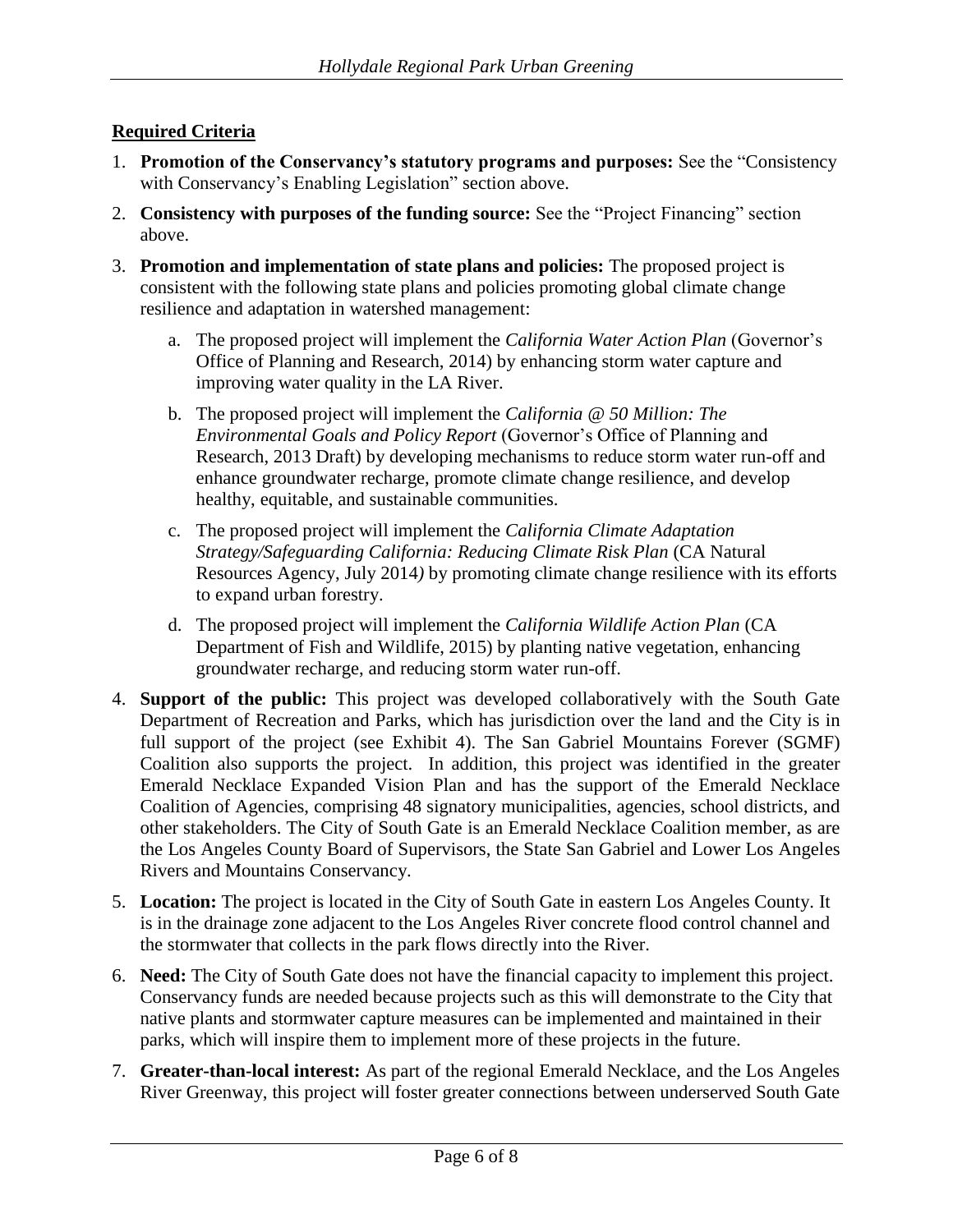neighborhoods of eastern Los Angeles County and regional resources such as the LA River Bike Path. This green infrastructure transformation project will provide opportunities for South Gate community members to participate and experience, learn from, and enjoy a microcosm of the region's natural resources. In addition, this project will provide an important demonstration for other municipalities around the State to pursue urban greening techniques.

8. **Sea level rise vulnerability:** The proposed project area is not vulnerable to sea level rise.

### **Additional Criteria**

- 9. **Urgency:** The grantee has begun working with the City of South Gate on permitting and necessary permissions and would like to begin work as soon as possible in order to take advantage of current momentum.
- 10. **Resolution of more than one issue**: The proposed project will have multiple benefits including increased climate change resiliency, improved public health and quality of life, and increased local water independence.
- 11. **Leverage**: See the "Project Financing" section above.
- 13. **Innovation**: Removal of permeable surfaces, rain gardens, bioswales and urban forestry using native vegetation have been tested in multiple settings throughout Los Angeles, but are still uncommon in broad implementation, or in depth within a given community. In the City of South Gate, they are highly innovative and new solutions.
- 14. **Readiness**: The grantee has begun working on approvals from the City and is ready to begin work on the project right away.
- 15. **Realization of prior Conservancy goals**: "See "Project History" above."
- 17. **Cooperation**: The grantee is working closely with the City of South Gate, and will collaborate with local Youth Corps members and host Emerald Necklace Volunteer Stewardship events to implement the project and empower community participation. Youth Corps Members and Emerald Necklace Volunteers will assist with site preparation, habitat restoration and urban forestry.

## **CONSISTENCY WITH LOCAL COASTAL PROGRAM POLICIES:**

The City of South Gate is not located within the coastal zone and does not have a Local Coastal Program. The project does, however, align with the Lower Los Angeles River Watershed Management Plan (see below).

In addition, the proposed project will help to implement the Ports of Long Beach and Los Angeles' Water Resources Action Plan (2009). This plan calls on the Ports to, "Employ all available means to support efforts to reduce upstream pollutant loadings that adversely affect harbor water and sediment quality."